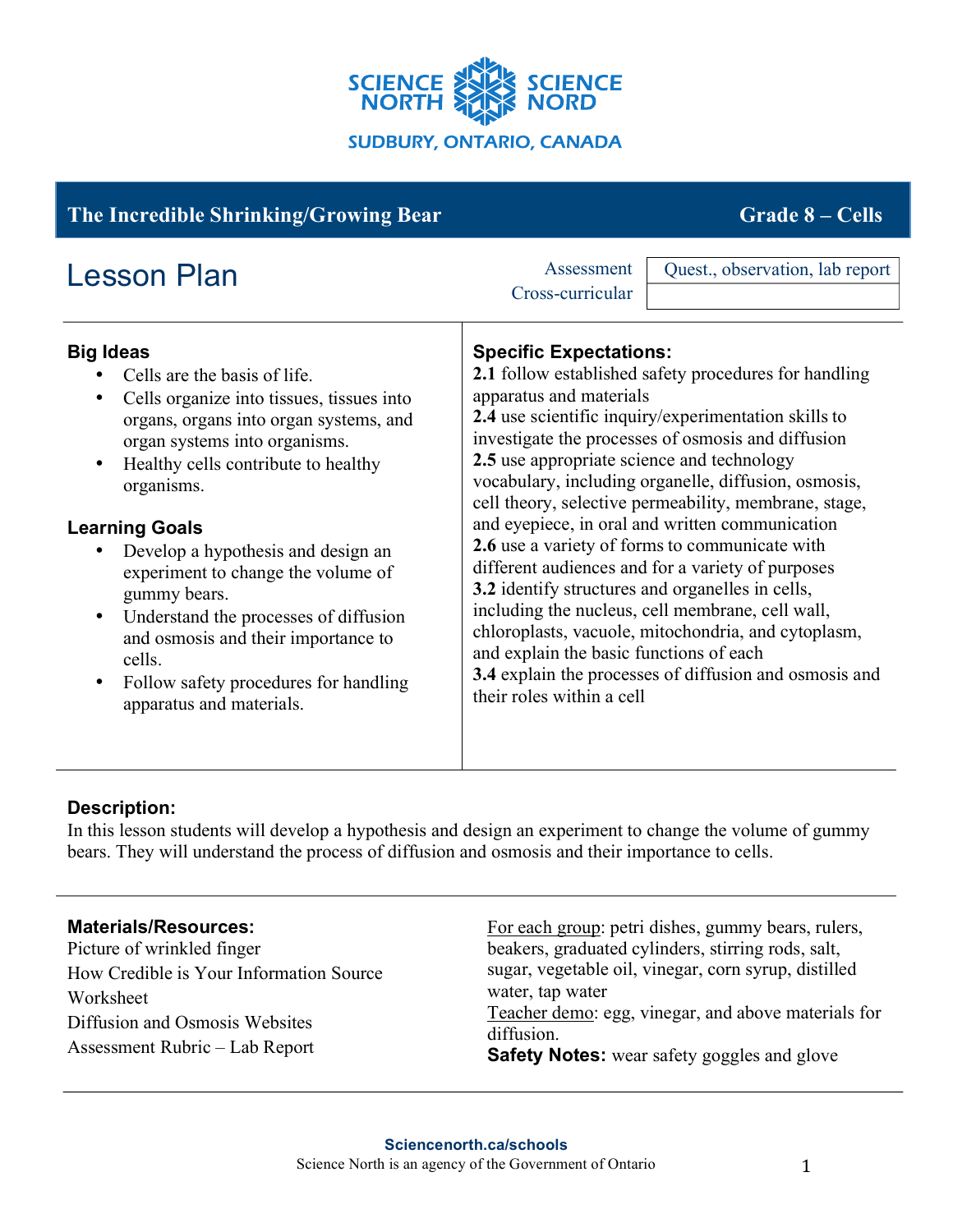#### **Introduction**

It is not necessary for students to know about osmosis or diffusion to do this lesson. Allow for three days, but there should be at least a one- to two-day separation between the time students set up their experiments and do analysis. Remind students not to eat anything in a science lab.

Students will be doing an Internet search, and it is a great opportunity to talk about how accurate and/or useful information is on the Internet. Note especially how the theory as to why our fingers wrinkle in water has changed since 2013 or so.

Show students a picture of wrinkled fingers (See Link). Ask the students if they have experience with this, and get them to explain what they think is happening. Write some suggestions on the board. Then, ask the students to do an Internet search for the answer. They will fill out the handout (How Credible is Your Information Source? (See Link) Ask question: **Why do your fingers wrinkle in water?**), evaluating 2 sites they found. Discuss possible answers once students have done an initial search. Discuss freshwater versus saltwater. Students will hand in the worksheet.

Next, have students fill out a second handout (How Credible is Your Information Source? See Link. Ask question: **What are diffusion and osmosis?**) while searching for two sites about diffusion and osmosis. (Have some back-up sites available for struggling students. (See Link)

#### **Action**

Show students an egg (de-shelled previously in vinegar). Ask the students what they think the egg might represent (a cell). You can decide if you would rather do this activity with de-shelled eggs or gummy bears. Gummy bears are less fragile or messy. Having your own eggs could make a good teacher demo after the experiments are finished.

Explain to the students that their challenge is to change the volume of the gummy bears (or egg) without touching them. Students will be in groups and they will be randomly given the opportunity to either increase or decrease the volume. Provide the students with the list of possible supplies, or show them what they have available for their experiments.

Students will formulate their hypothesis based on their particular challenge, and design an experiment to test their hypothesis. The experimental designs will be submitted at the end of the period in order for the teacher to review them before experiment day.

The following day, students will revise their experimental design, and get approval from the teacher before they start their experiment. The experiment needs to be left for at least one or two days to observe results, so it is best to set up the experiment on a Friday for observations on a Monday.

After observing and measuring the results of their experiment, students will present their findings. They will describe their experiment and results in a short presentation and lab write up. Make sure students relate the experiment to society and the environment. Students will be assessed on their experimental design and their presentation (See Lab Report Assessment Rubric Link).